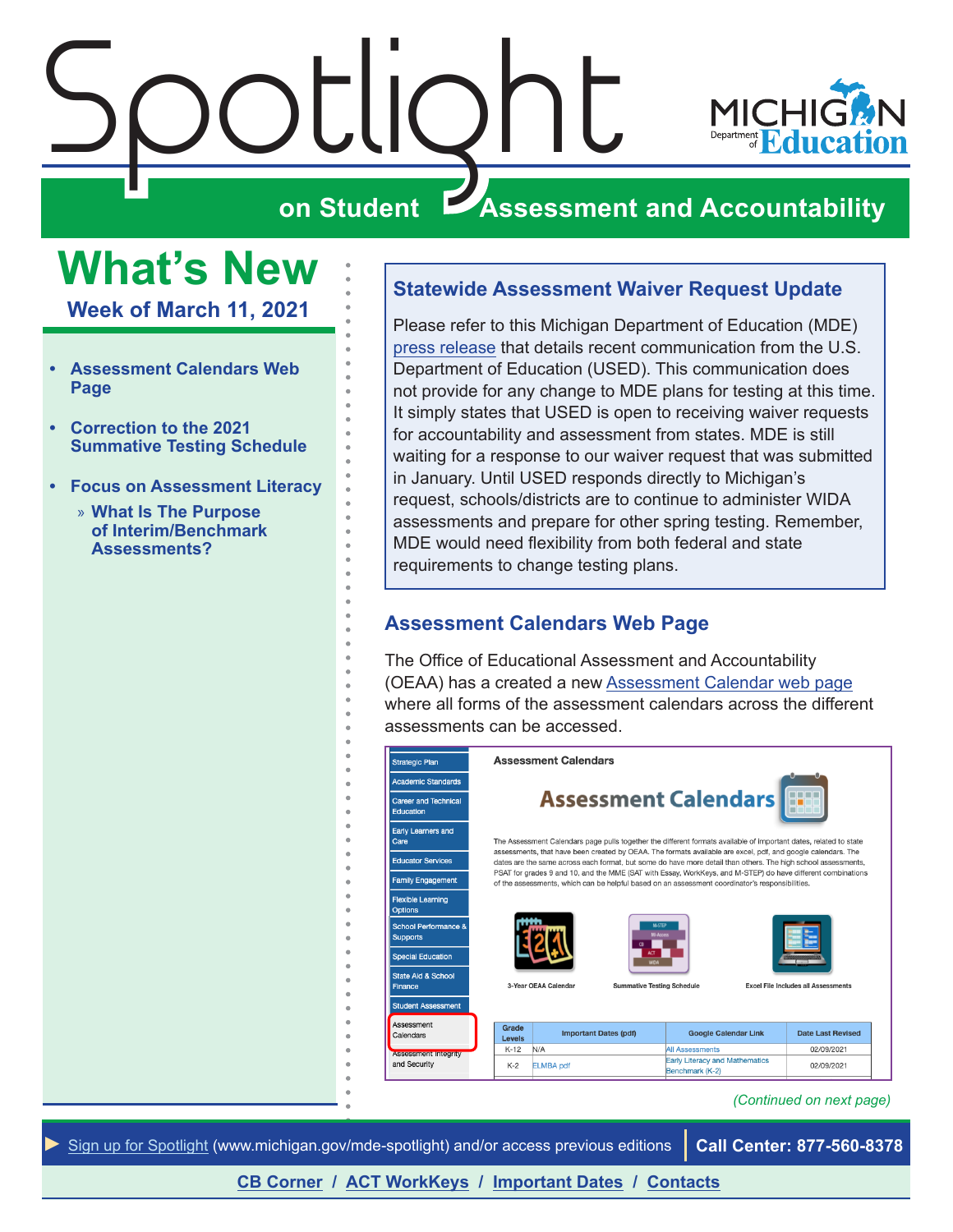## OOCLIQht on Student Assessment and Accountability March 11, 2021

The calendars included are the 3-Year OEAA Calendar (to be updated soon), the Summative Testing Schedule, an Excel spreadsheet, and the List of Important Dates .pdf versions for each of the assessments. The Assessment Calendars page can be found on the left navigation menu under [Student Assessment](http://www.michigan.gov/oeaa) (www.michigan.gov/oeaa).

| Grade<br><b>Levels</b> | <b>Important Dates (pdf)</b>    | <b>Google Calendar Link</b>                              | <b>Date Last Revised</b> |
|------------------------|---------------------------------|----------------------------------------------------------|--------------------------|
| $K-12$                 | N/A                             | <b>All Assessments</b>                                   | 02/09/2021               |
| $K-2$                  | <b>ELMBA</b> pdf                | <b>Early Literacy and Mathematics</b><br>Benchmark (K-2) | 02/09/2021               |
| $3-8, 11$              | MI-Access pdf                   | MI-Access                                                | 02/19/2021               |
| 11                     | MME (SAT, WorkKeys, M-STEP) pdf | MME Coming Soon                                          | 02/21/2021               |
| $3 - 7, 11$            | M-STEP pdf                      | <b>M-STEP</b>                                            | 02/19/2021               |
| 8                      | PSAT Grade 8 pdf                | PSAT - Grade 8                                           | 02/11/2021               |
| 9, 10                  | PSAT Grades 9 and 10 pdf        | PSAT - Grades 9 and 10                                   | 12/22/2020               |
| 11, 9, 10              | SAT, PSAT Grades 9 and 10 pdf   | SAT and PSAT for Grades 9 and 10                         | 12/22/2020               |
| K-12                   | <b>WIDA pdf</b>                 | <b>WIDA for English Learners</b>                         | 01/20/2021               |
| 11                     | <b>WorkKeys pdf</b>             | <b>WorkKeys</b>                                          | 12/20/2020               |

**New this year:** OEAA has added Google calendars for each of the assessments. The new Google calendar allows different views of the important dates, such as weekly, monthly, or by agenda. By selecting the print icon, the user can print these calendars. Users can also use the calendar list filter feature to filter which calendars to display. The calendars also contain links to resources within some of the date entries for the listed task.



**Call Center: 877-560-8378** (select appropriate option) for assistance with assessment or accountability issues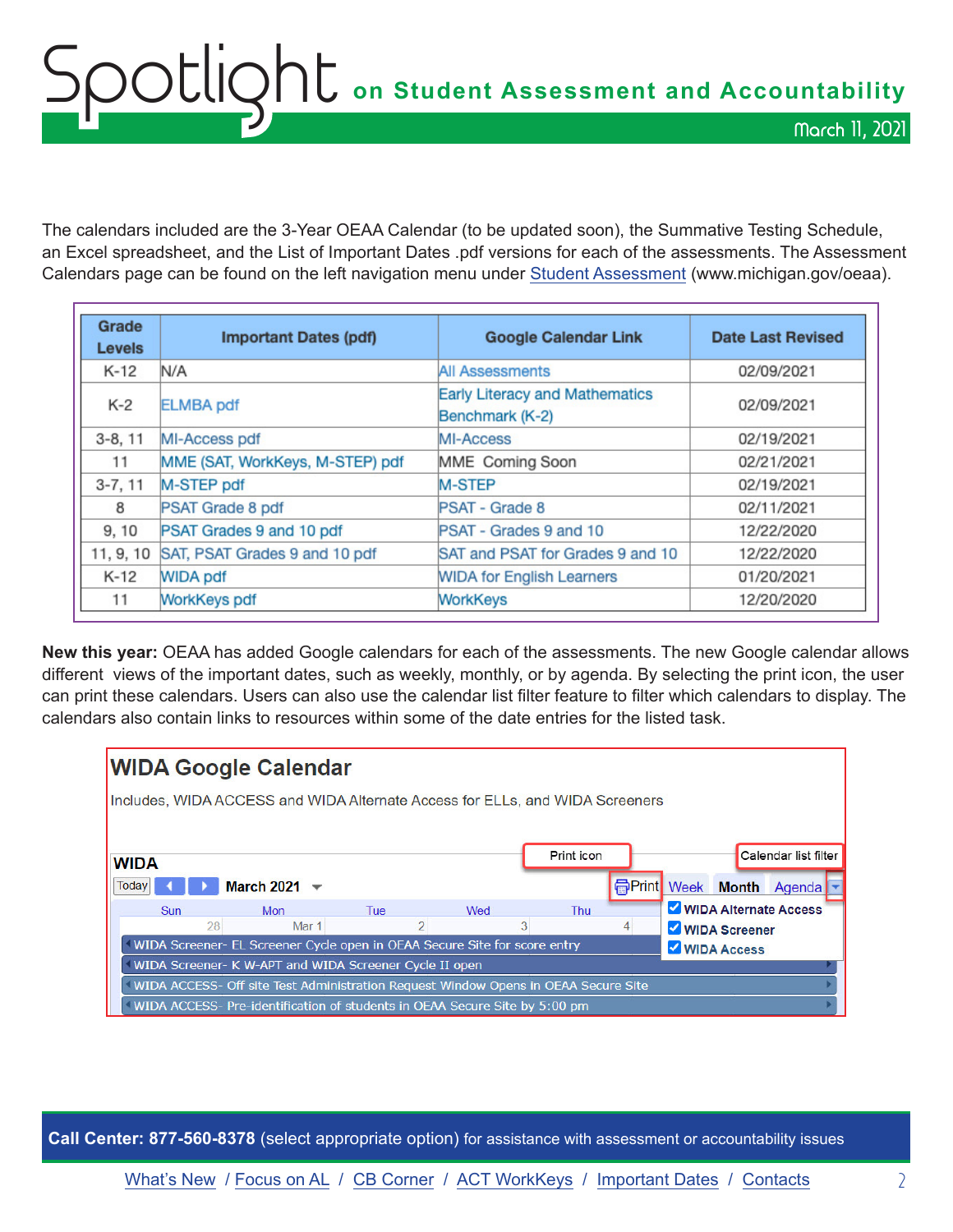## <span id="page-2-0"></span>Spotlight **on Student Assessment and Accountability** March 11, 2021

## **Correction to the 2021 Summative Testing Schedule**

The 2021 Summative Testing Schedule has been updated to show the correct makeup testing day for the SAT with Essay. The SAT with Essay Primary Test Day is April 13, 2021, and the SAT with Essay Makeup Test Day is April 27, 2021.

The SAT makeup date is correct in other date-related documents, such as the List of Important Dates. The 2021 Summative Testing Schedule can be found by selecting [Assessment Calendars](https://www.michigan.gov/mde/0,4615,7-140-22709_105605---,00.html) on the left navigation menu under **Student Assessment** (www.michigan. gov/oeaa) and then selecting [Summative Testing](https://www.michigan.gov/documents/mde/Testing_Schedule_for_Summative_Assessments_635008_7.pdf)  [Schedule.](https://www.michigan.gov/documents/mde/Testing_Schedule_for_Summative_Assessments_635008_7.pdf)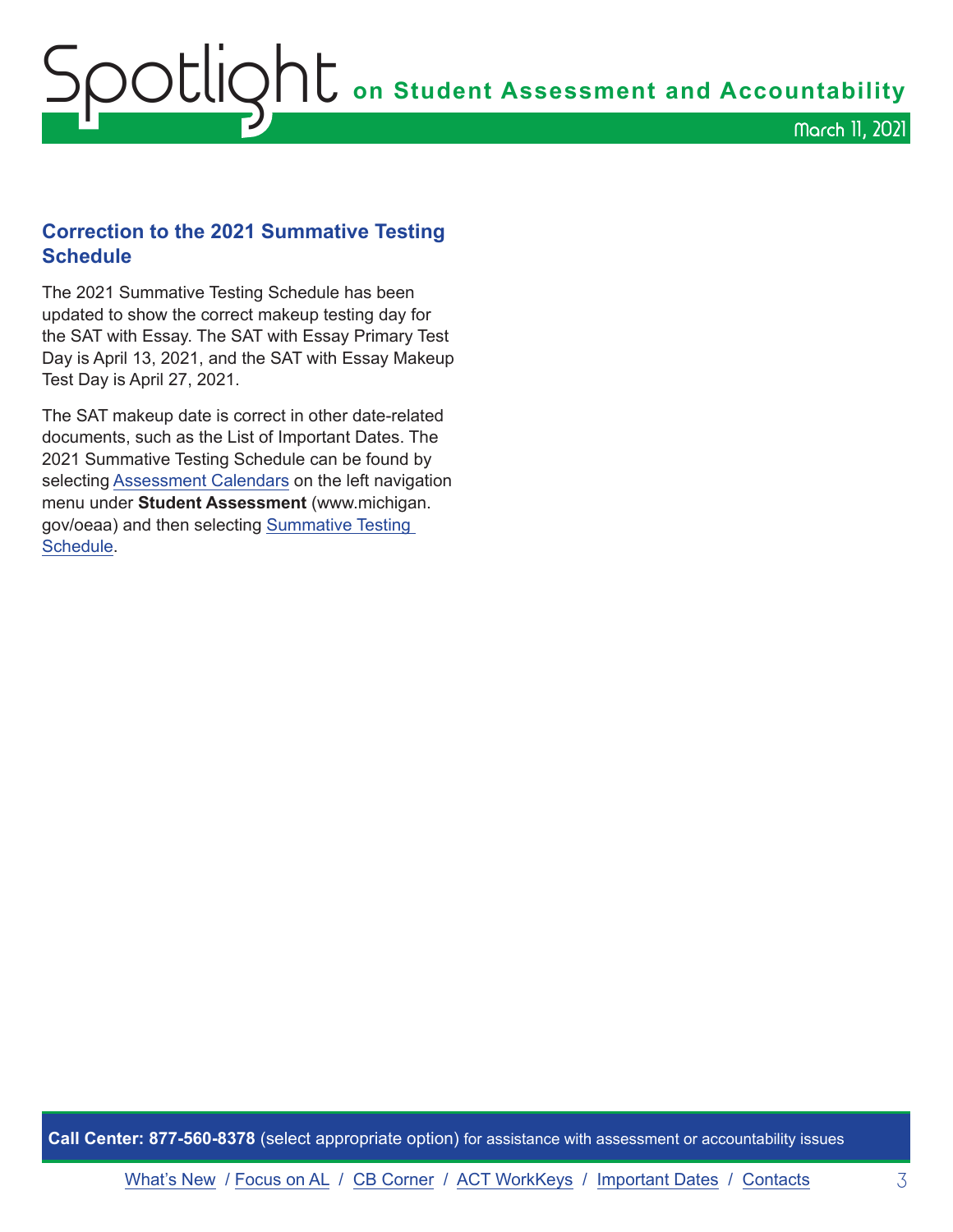# <span id="page-3-0"></span> $\mathcal{S}$   $\mathcal{S}$   $\mathcal{S}$   $\mathcal{S}$   $\mathcal{S}$   $\mathcal{S}$   $\mathcal{S}$   $\mathcal{S}$  on Student Assessment and Accountability

March 11, 2021

Interim

**Formative** 

## **What Is The Purpose of Interim/Benchmark Assessments?** Summative

Interim/benchmark assessments fall between formative and summative assessments on the formative/summative continuum and are an essential component of a balanced assessment system. They are administered to students periodically throughout the school year to measure progress towards identified learning objectives and serve one of three purposes:

- **Instructional** (to monitor student achievement)
- **Predictive** (to predict future performance on another, aligned assessment)
- **Evaluative** (to provide information useful for program evaluation)

extrained to mother through the matter in the particle of the convertering the correct on a mother, aligned assessment)<br>
the correct on Al and the mother of the properties with the correct one about a the mother of the mot The selection of an interim/benchmark assessment and the determination of how often it will be administered should be driven by what information is needed to answer a specific question about student learning. For example, in a predictive capacity, an interim/benchmark assessment may provide evidence that a group of students is on track to perform successfully on a summative assessment. In an evaluative context, interim/benchmark assessments may be used to determine whether one pedagogical approach is more effective for teaching content than another. It is critically important to define first what is expected to be learned from the assessment results and then what decisions the results will inform.

Marianne Perie and other scholars suggest that educators ask these questions before choosing or designing an interim/benchmark assessment:

- 1. What do we want to learn from this assessment?
- 2. Who will use the information gathered from this assessment?
- 3. What action steps will be taken as a result of this assessment?
- 4. What professional development or support structures should be in place to ensure the action steps are taken appropriately?

The recent Michigan Return to Learn legislation (Public Act 149 sec. 104.8) requires districts to choose an interim/benchmark assessment and to administer the assessment to students at least twice in a school year. It is critical for educators to ask these questions about interim/benchmark assessments, as the answers will inform the type of interim/benchmark assessment chosen, the frequency in which it will be administered, and how the results will be used.

#### **Resources:**

[Interim Assessment: What are some key characteristics?](https://www.michiganassessmentconsortium.org/wp-content/uploads/2019_January_INTERIM_ASSESSMENT_KEY_CHARACTERISTICS_REV.pdf) (2019, January). In *Assessment Learning Network* Retrieved April 23, 2019

[MDE Benchmark Assessment web page](http://www.michigan.gov/mde-benchmarkassessments) contains resources related to interim/benchmark assessments and the Return to Learn legislation

Perie, M., Marion, S., & Gong, B. (2009). [Moving Toward a Comprehensive Assessment System:](https://www.ncaase.com/docs/PerieMarionGong2009.pdf)  [A Framework for Considering Interim Assessments.](https://www.ncaase.com/docs/PerieMarionGong2009.pdf) Educational Measurement: Issues and Practice, 28(3), 5-13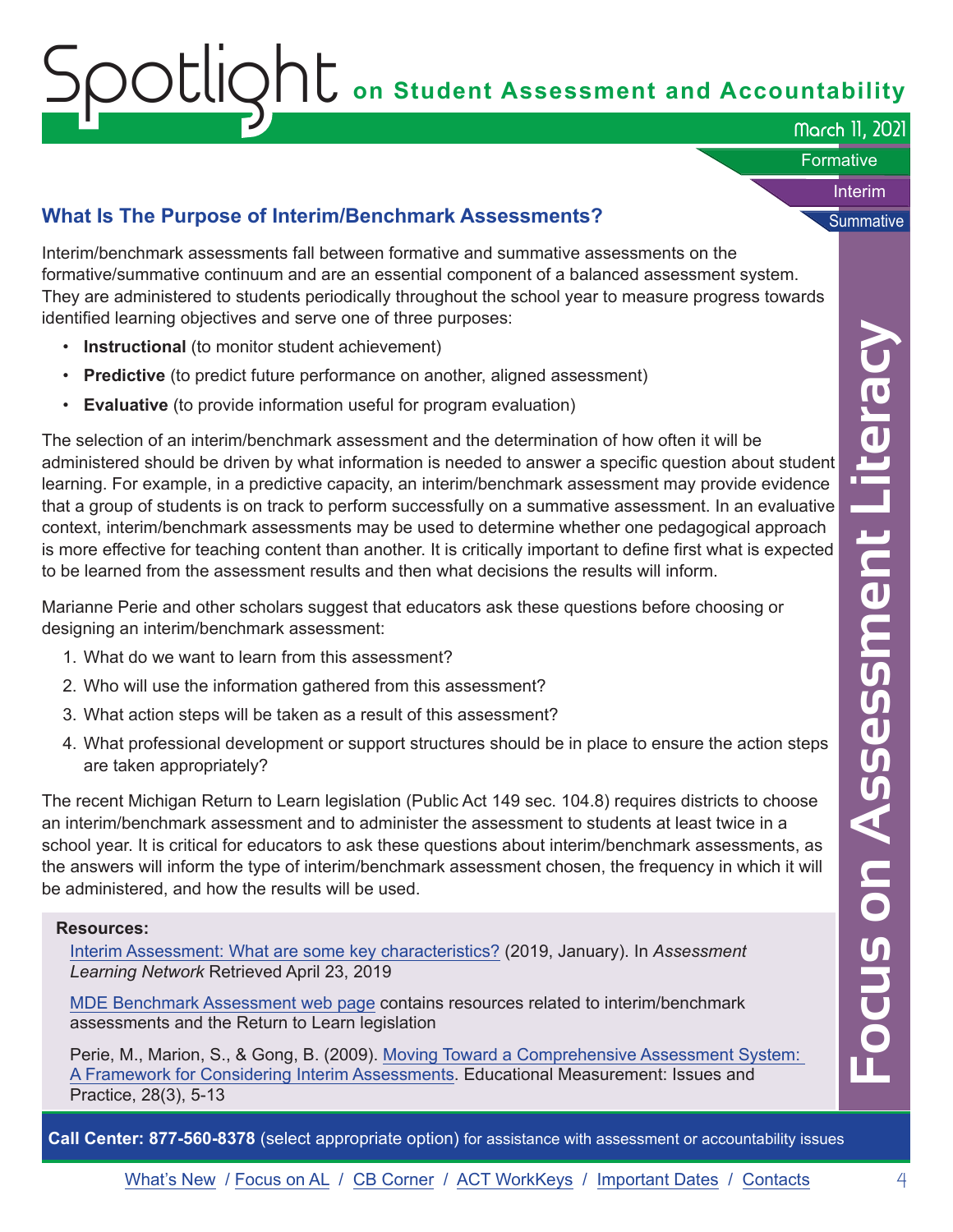# Spotlight **on Student Assessment and Accountability**

|                                                                                                                                                                                                                                                                                                                                                                                                                                                                                                                                                                                                                                                             | March 11, 2021  |
|-------------------------------------------------------------------------------------------------------------------------------------------------------------------------------------------------------------------------------------------------------------------------------------------------------------------------------------------------------------------------------------------------------------------------------------------------------------------------------------------------------------------------------------------------------------------------------------------------------------------------------------------------------------|-----------------|
|                                                                                                                                                                                                                                                                                                                                                                                                                                                                                                                                                                                                                                                             | Formative       |
|                                                                                                                                                                                                                                                                                                                                                                                                                                                                                                                                                                                                                                                             | Interim         |
| <b>Put into Practice:</b><br>1. Obtain a copy of your district's Return to Learn Plan and review with these questions in mind:<br>Which interim/benchmark assessment(s) was chosen by your district?<br>$\bullet$<br>How many times will the assessment(s) be administered this school year?<br>$\bullet$<br>2. Analyze the plan by asking:<br>What will the resulting data be used to determine?<br>$\bullet$<br>Will the data be used to inform instructional, predictive, or evaluative decisions?<br>$\bullet$<br>How will the data and the resulting decisions be communicated to students, parents, and<br>$\bullet$<br>other community stakeholders? | Summative       |
|                                                                                                                                                                                                                                                                                                                                                                                                                                                                                                                                                                                                                                                             | essment Literac |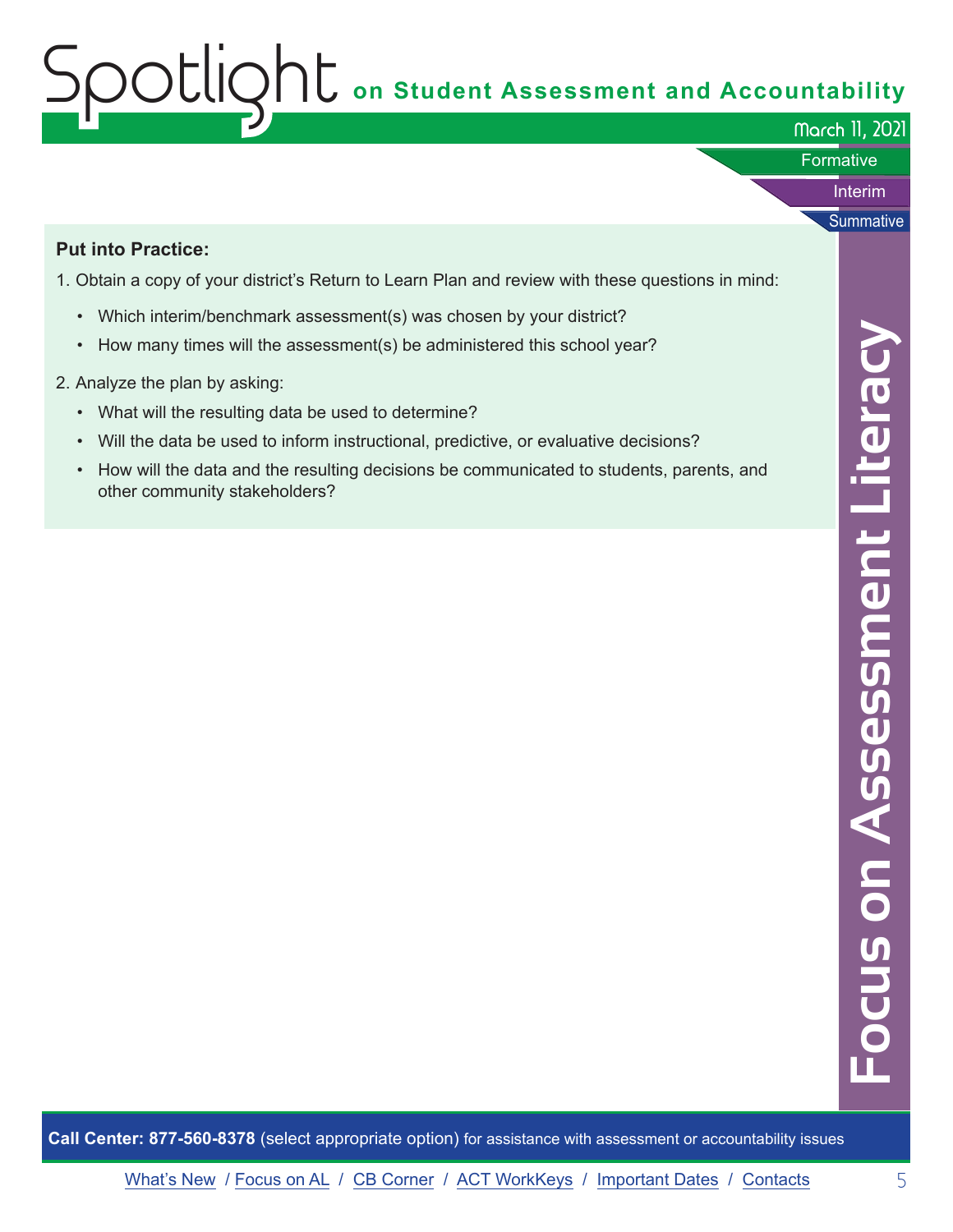Spotlight **on Student Assessment and Accountability**

March 11, 2021

## **CB** College Board Corner

<span id="page-5-0"></span>*Information on SAT*®*, PSAT*™ *8/9, and PSAT*™*10 provided by the College Board*

## **Questions about Spring SAT, PSAT 8/9, or PSAT 10?**

- Call the Michigan Educator Hotline: 866-870-3127 (select Option 1)
- Email: [michiganadministratorsupport@](mailto:michiganadministratorsupport%40collegeboard.org?subject=) [collegeboard.org](mailto:michiganadministratorsupport%40collegeboard.org?subject=)

## **WHAT'S NEW**

## **Nonstandard Administration Report (NAR)**

The Nonstandard Administration Report (NAR) will be available for generation from SSD Online next week, to assist you in planning for students who will be testing with accommodations. English learners with time and one-half will also be listed on the NAR.

## **Shipments**

Preadministration materials and secure testing materials will arrive the week of **March 22, 2021**. All materials will be addressed to the test coordinator. **Note:** Coordinators will receive numerous boxes; also, standard and accommodated materials will arrive separately. For schools on spring break that week, shipments will be delivered the week of **March 29, 2021**.

College Board ships accommodated materials for all students in the pending and approved status listings in SSD Online for Michigan's contracted grade levels. Therefore, you will likely receive extra SAT materials for students you do not plan to test. Likewise, you may get materials for a student who has not been approved to use those materials, but once the

approval is completed, the school will have that student's materials available. The SSD coordinator must ensure that a student has been approved for accommodations before the accommodations are provided; otherwise, the student's score will be invalidated.

## **Additional Material Order Window**

If after your shipments for the PSAT 8/9, PSAT 10, and SAT with Essay are received and inventoried, you find you need additional standard test books, answer sheets, or Coordinator Manuals, use the Additional Material Order Window in the Office of Educational Assessment and Accountability (OEAA) Secure Site to request these materials. These are the only materials available to request, and the window to request additional materials is **March 23 – April 6, 2021**.

- Orders for additional materials placed in the OEAA Secure Site will be delivered approximately 3-5 business days after the order is placed.
- Schools on spring break the week of April 5, 2021, are advised to place their orders no later than **2:00 p.m. ET** on **March 29, 2021**, in order to receive the additional materials by April 2.
- Orders placed on April 6, 2021 will likely arrive on April 12 – therefore, place your orders as soon as possible.
- **Note:** Only the SAT, PSAT 10, and PSAT 8/9 Coordinator Manuals can be requested, not the SAT Testing Manual or the SAT Accommodated Testing Manual. These testing manuals can

*(Continued on next page)*

**Call Center: 877-560-8378** (select appropriate option) for assistance with assessment or accountability issues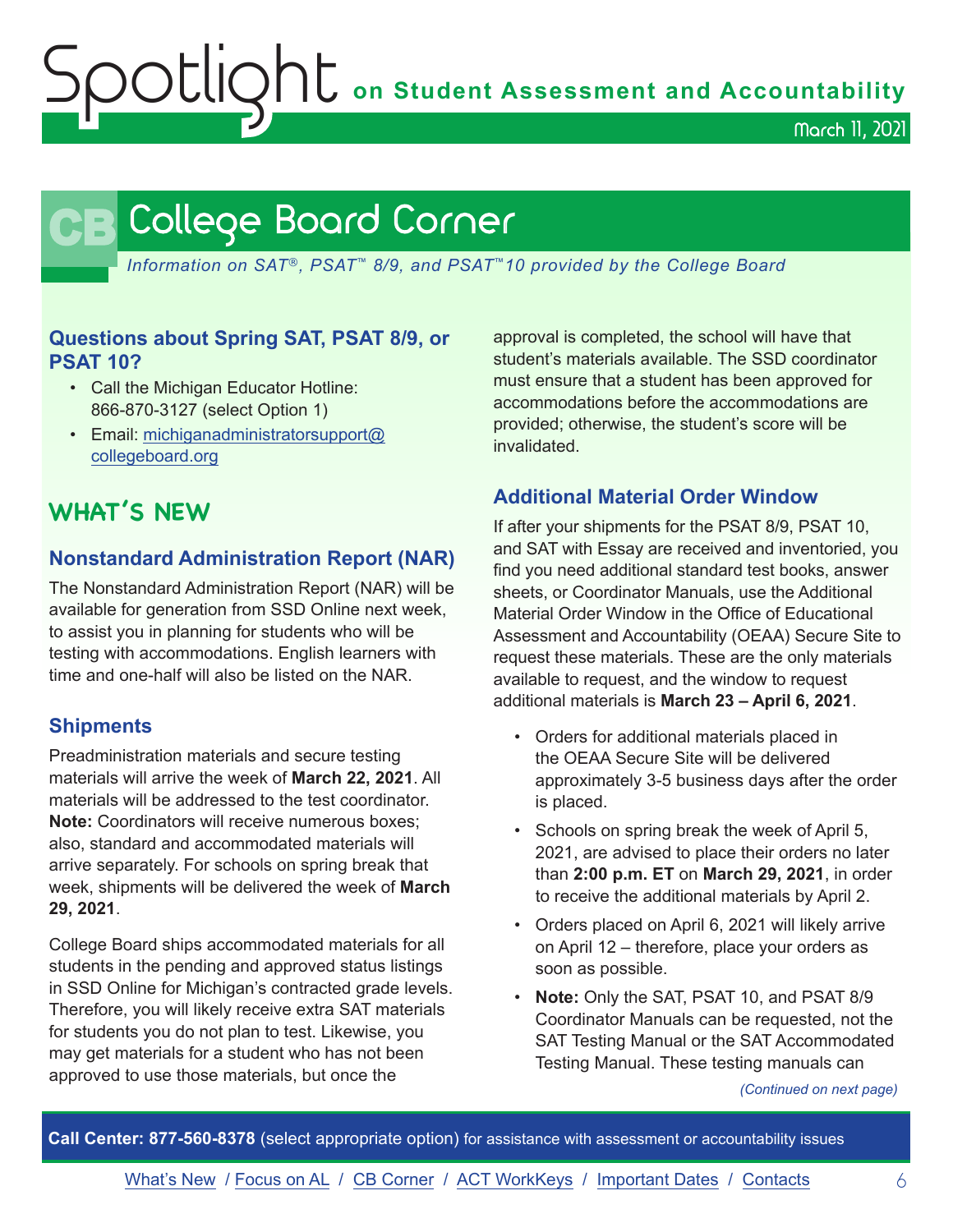**Shutter on Student Assessment and Accountability** 

March 11, 2021



either be printed from the [MME web page](www.michigan.gov/mme) (www. michigan.gov/mme) or requested through the Michigan Educator Hotline (866-870-3127).

## **Action Needed for Pre-Recorded Audio (MP3) Accommodation**

SSD coordinators will receive an email the week of March 15, 2021 with helpful information on how to prepare for administering the pre-recorded audio (MP3) accommodation to approved students taking the SAT with Essay, PSAT 10, and PSAT 8/9, as well as an access code to provide to proctors administering this accommodation. An application must be installed on all devices being used to administer the tests in order to download the audio

files on test day. Install and test the device prior to test day to ensure you are prepared. If you completed this activity for Fall 2020 testing, the application does not need to be installed again. Re-test any devices you plan to use to ensure the application still works.

## **REMINDERS**

Refer to the [March 4 edition of Spotlight](https://www.michigan.gov/documents/mde/Spotlight_3-4-21_718250_7.pdf) for information about planning for a preadministration session, as well as a list of the optional and required fields students must bubble-in on their answer sheets.

Refer to the [February 25 edition of Spotlight](https://www.michigan.gov/documents/mde/Spotlight_2-25-21_717569_7.pdf) for information about staff training requirements and accessing the required online trainings.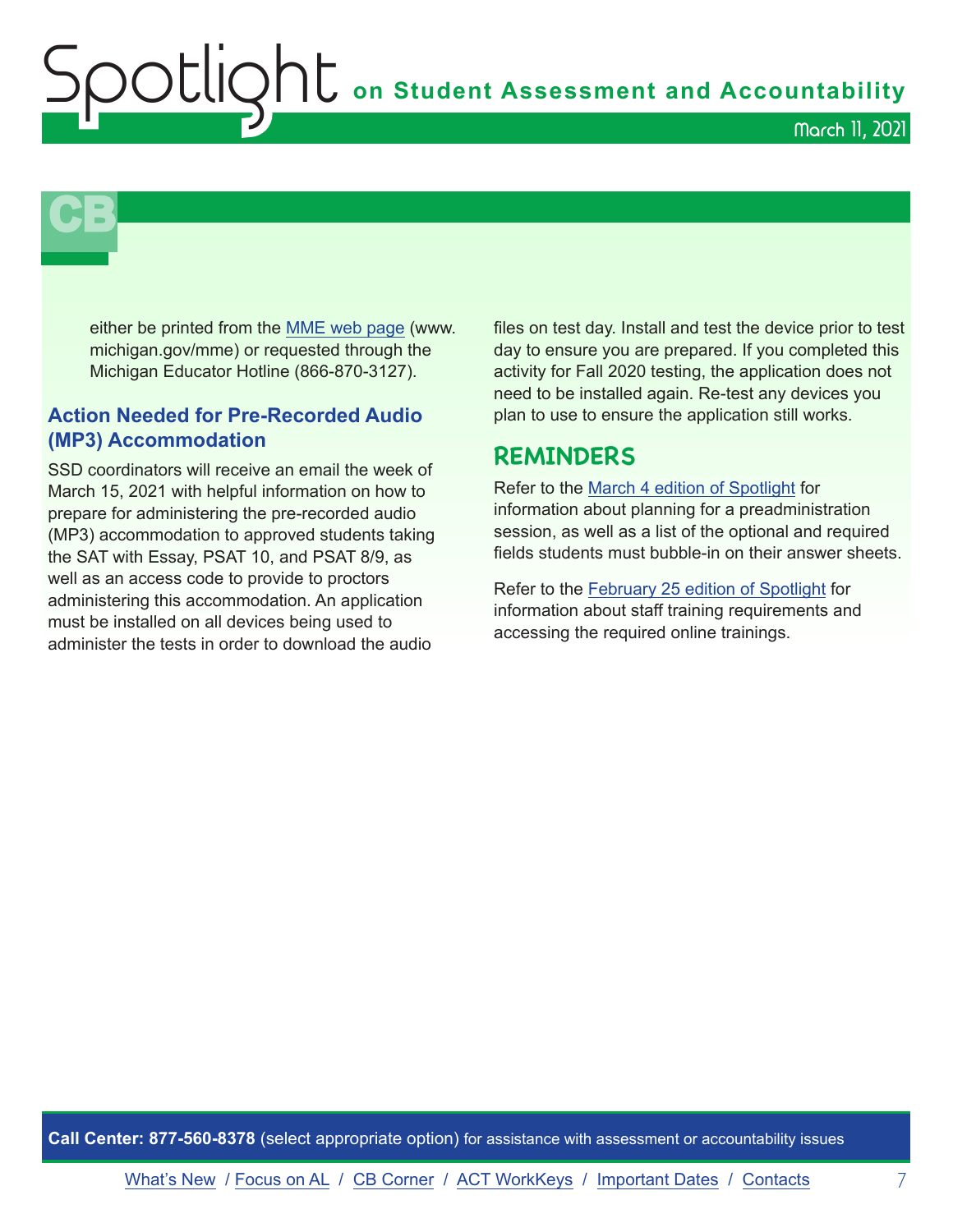OUIQhL on Student Assessment and Accountability

<span id="page-7-0"></span>

## **Reminders**

## **ACT WorkKeys Training Webinars**

On March 9, 2021, ACT hosted a training webinar that provided an overview of how to administer the WorkKeys assessments. A recording of the **Michigan ACT WorkKeys Paper Test Administration Training** webinar is on available [online](https://event.on24.com/wcc/r/2786186/CF7F33DC4E50245260EB7C422A035629). You will need to register to access the recording, if you were not already registered for the webinar.

This recording is also posted on the [ACT state testing](http://act.org/stateanddistrict/michigan)  [website](http://act.org/stateanddistrict/michigan) (act.org/stateanddistrict/michigan) on the **WorkKeys on Paper** page.

For all upcoming events and deadlines, be sure to reference the following documents:

- [ACT WorkKeys Schedule of Events,](https://content.act.org/michigan/r/YWy2bAxclTdZAcOxrrNErw/root) posted on the **WorkKeys on Paper** page
- MME and High School PSAT List of Important [Dates](https://www.michigan.gov/mde/0,4615,7-140-22709_105605---,00.html), found on the [MME web page](www.michigan.gov/mme) (www.michigan.gov/mme) under **General Information**

## **Contacting ACT**

If you have questions, you may:

- 1. contact ACT via the [Contact Us web page](http://www.act.org/aap/state/contact.html) ([www.act.org/aap/state/contact.html\)](https://www.act.org/aap/state/contact.html)
- 2. call ACT at 800-553-6244 between 9:30 a.m. – 6:00 p.m. ET
	- standard time: ext. 2800
	- accommodations: ext.1788
- 3. email accommodations questions to [ACTStateAccoms@act.org](mailto:ACTStateAccoms%40act.org?subject=)

**Call Center: 877-560-8378** (select appropriate option) for assistance with assessment or accountability issues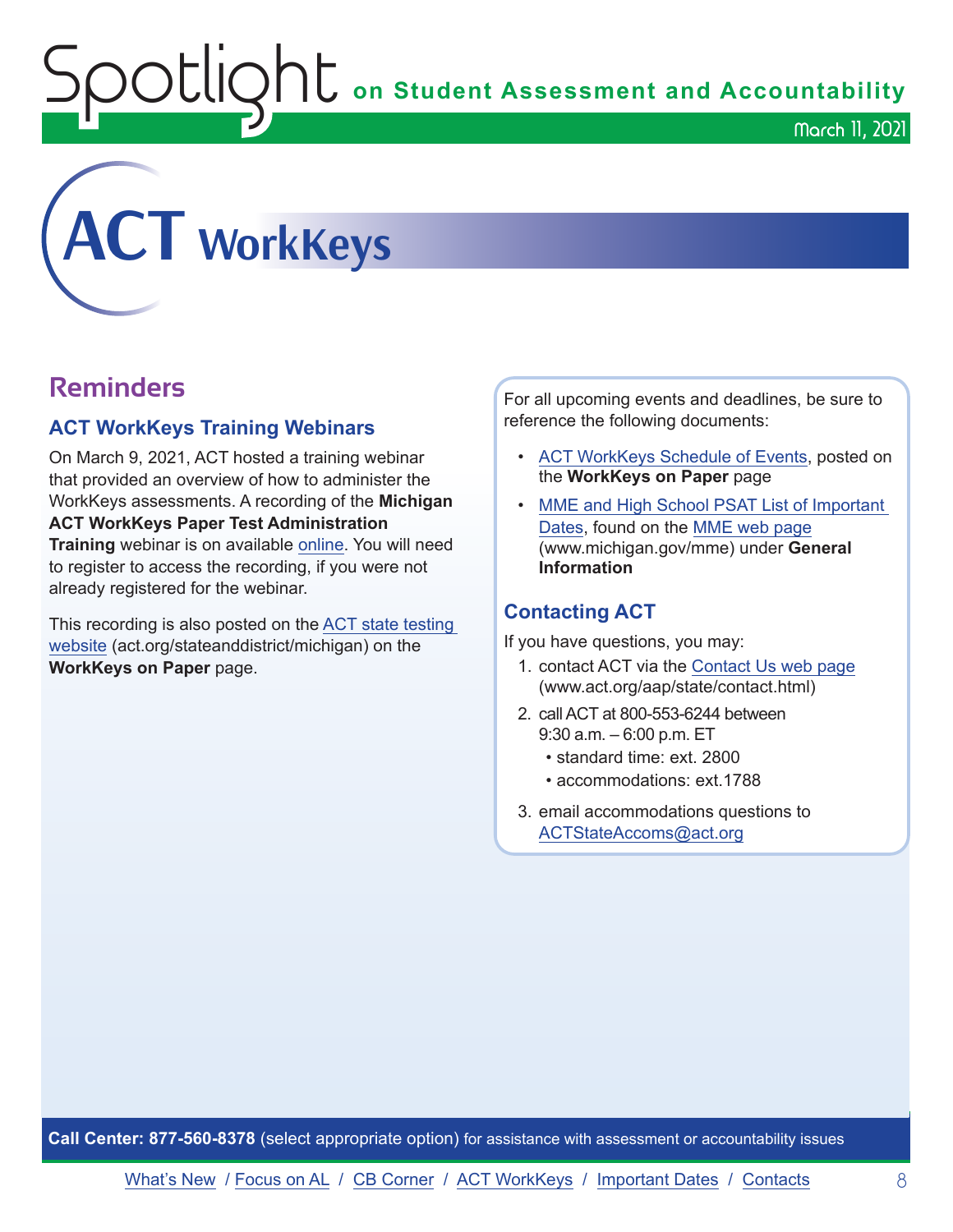## on Student Assessment and Accountability March 11, 2021

## <span id="page-8-0"></span>**Important Dates**

## **March 2021**

## **WIDA**

### **Now – April 9, 2021**

- **WIDA ACCESS and Alternate ACCESS for ELLs** Off-site Test Administration Request window in OEAA Secure Site
- **WIDA ACCESS for ELLs** Pre-identification of students in OEAA Secure Site window
- **WIDA ACCESS and Alternate ACCESS for ELLs** testing window (extended for Spring 2021)

## **Early Literacy and Mathematics**

### **Now – June 29, 2021**

• **Early Literacy and Mathematics Benchmark Assessments (K-2)** Pre-identification of students in OEAA Secure Site window

## **ACT WorkKeys**

### **Week of March 22, 2021:**

• Receive **ACT WorkKeys** test materials this week (if chosen during Manage Participation)

### **Week of March 29, 2021**

• Receive **ACT WorkKeys** test materials this week (if chosen during Manage Participation)

## **April 2021**

## **M-STEP**

### **April 12 – May 7, 2021**

Wed

• **M-STEP** Online testing window for grades 5, 8, and 11

l nu

FП.

5

12

6

13

### **April 26 – May 21, 2021**

• **M-STEP** Online testing window for grades 3, 4, 6, and 7

## **MI-Access**

### **April 12 – May 28, 2021**

• **MI-Access** Online testing window for all grades

## **Early Literacy and Mathematics**

### **April 12 – June 30, 2021**

• **Early Literacy and Mathematics Benchmark Assessments (K-2)** Online testing window

**Call Center: 877-560-8378** (select appropriate option) for assistance with assessment or accountability issues